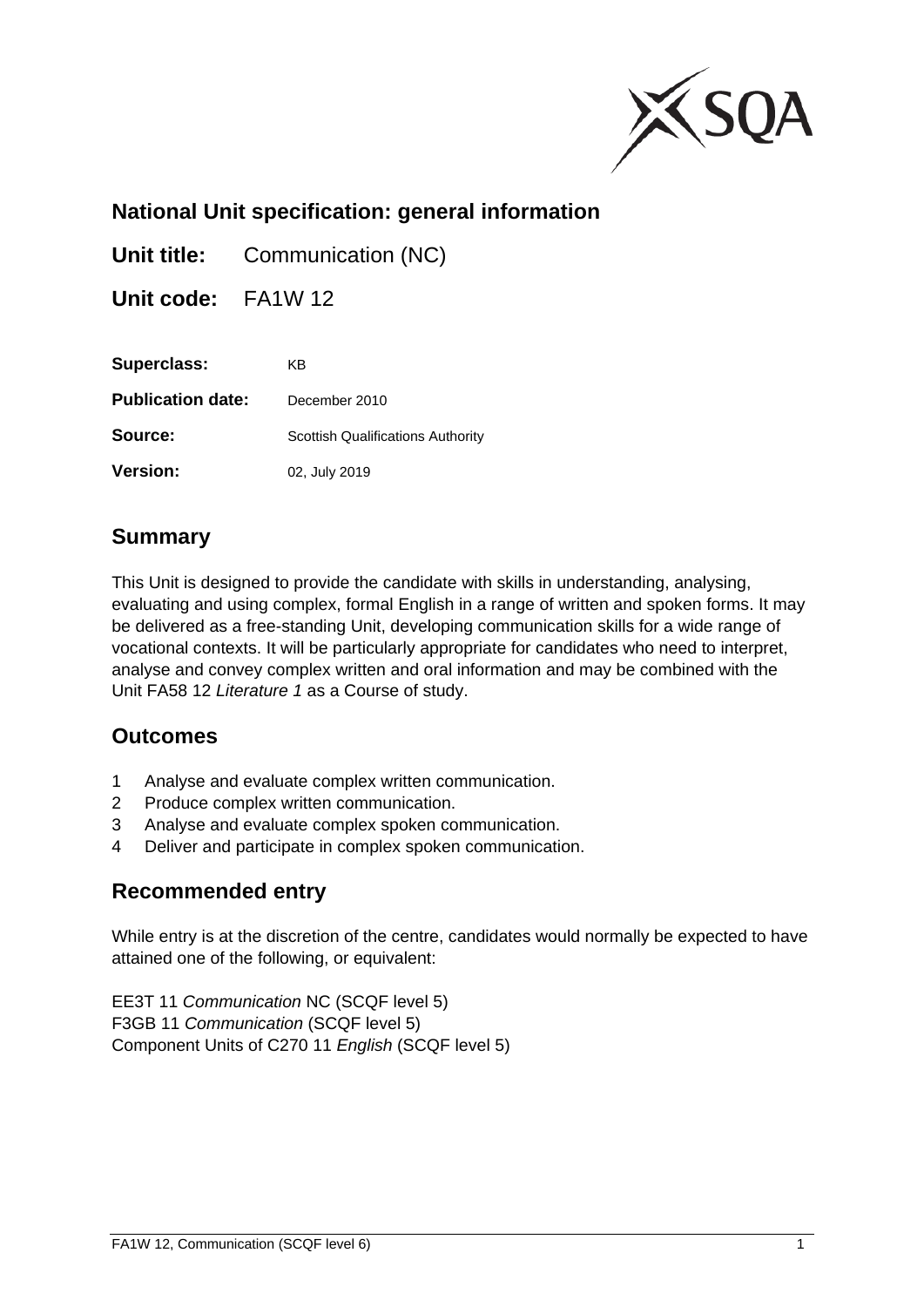# **General information (cont)**

## **Unit title:** Communication

# **Credit points and level**

2 National Unit credits at SCQF level 6: (12 SCQF credit points at SCQF level 6\*)

*\*SCQF credit points are used to allocate credit to qualifications in the Scottish Credit and Qualifications Framework (SCQF). Each qualification in the Framework is allocated a number of SCQF credit points at an SCQF level. There are 12 SCQF levels, ranging from Access 1 to Doctorates.* 

## **Core Skills**

Achievement of this Unit gives automatic certification of the following:

| <b>Complete Core Skill</b> | Communication            |
|----------------------------|--------------------------|
| Core Skill component       | <b>Critical Thinking</b> |

There are also opportunities to develop aspects of Core Skills which are highlighted in the Support Notes of this Unit Specification.

# **Context for Delivery**

If this Unit is delivered as part of a Group Award, it is recommended that it should be taught and assessed within the subject area of the Group Award to which it contributes.

The Assessment Support Pack (ASP) for this unit provides assessment and marking guidelines that exemplify the national standard for achievement. It is a valid, reliable and practicable assessment. Centres wishing to develop their own assessments should refer to the ASP to ensure a comparable standard. A list of existing ASPs is available to download from SQA's website (http://www.sqa.org.uk/sqa/46233.2769.html).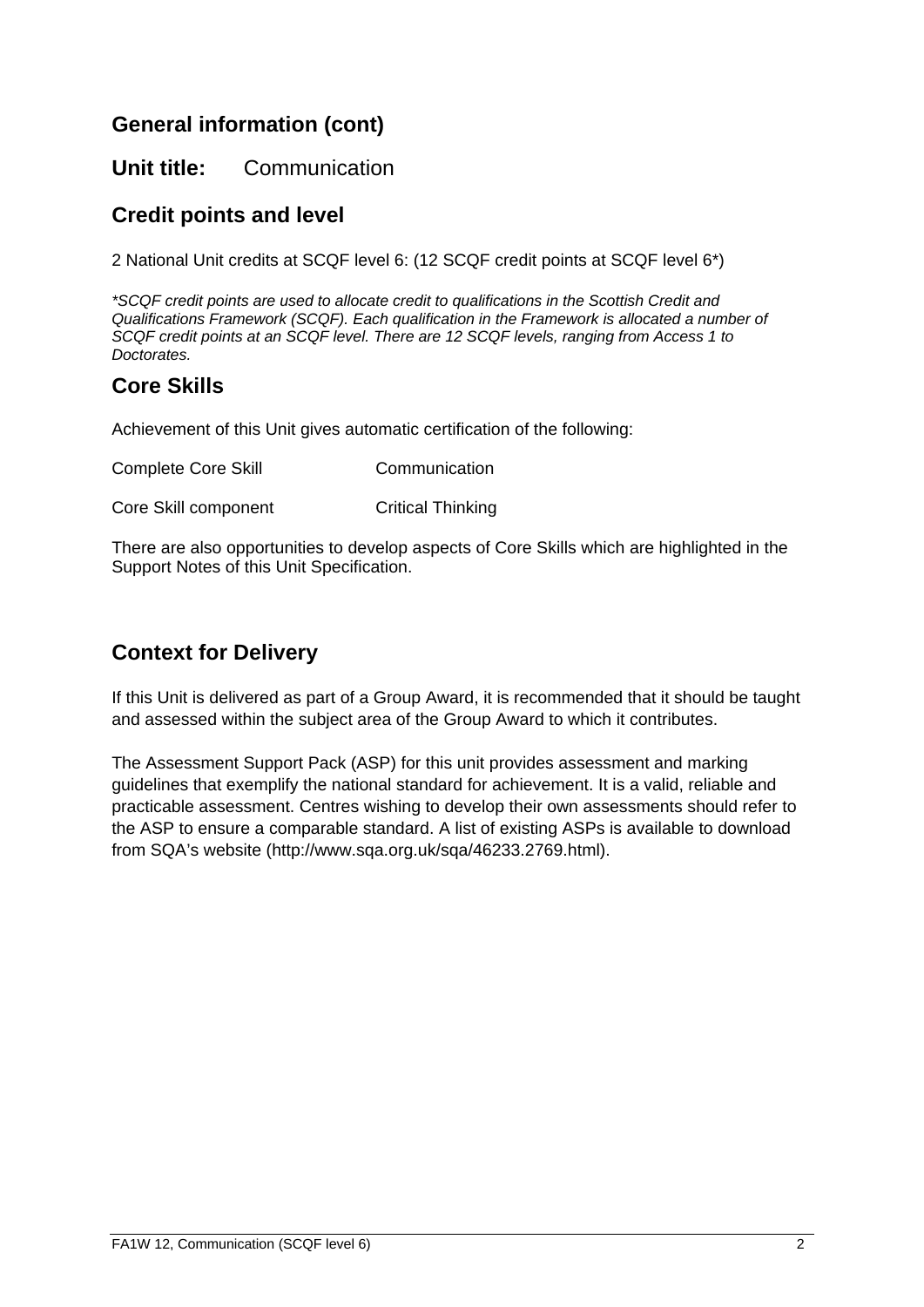# **National Unit specification: statement of standards**

## **Unit title:** Communication

Acceptable performance in this Unit will be the satisfactory achievement of the standards set out in this part of the Unit specification. All sections of the statement of standards are mandatory and cannot be altered without reference to SQA.

# **Outcome 1**

Analyse and evaluate complex written communication.

### **Performance Criteria**

- (a) Summarise significant information, ideas and supporting detail.
- (b) Analyse the effect of structure, style and language.
- (c) Evaluate effectiveness taking account of the writer's stance, purpose and intended readership.

## **Outcome 2**

Produce complex written communication.

### **Performance Criteria**

- (a) Present complex information and supporting detail accurately and effectively.
- (b) Use a structure which assists clarity and impact.
- (c) Use conventions appropriate to purpose and readership.
- (d) Use style and tone consistent with purpose and readership.
- (e) Use consistently accurate spelling, punctuation, grammar and syntax.

## **Outcome 3**

Analyse and evaluate complex spoken communication.

### **Performance Criteria**

- (a) Summarise significant information, ideas and supporting detail.
- (b) Analyse in detail the contribution of verbal and non-verbal techniques to meaning and effect.
- (c) Evaluate effectiveness taking account of the speaker's (or speakers') stance, purpose and intended audience.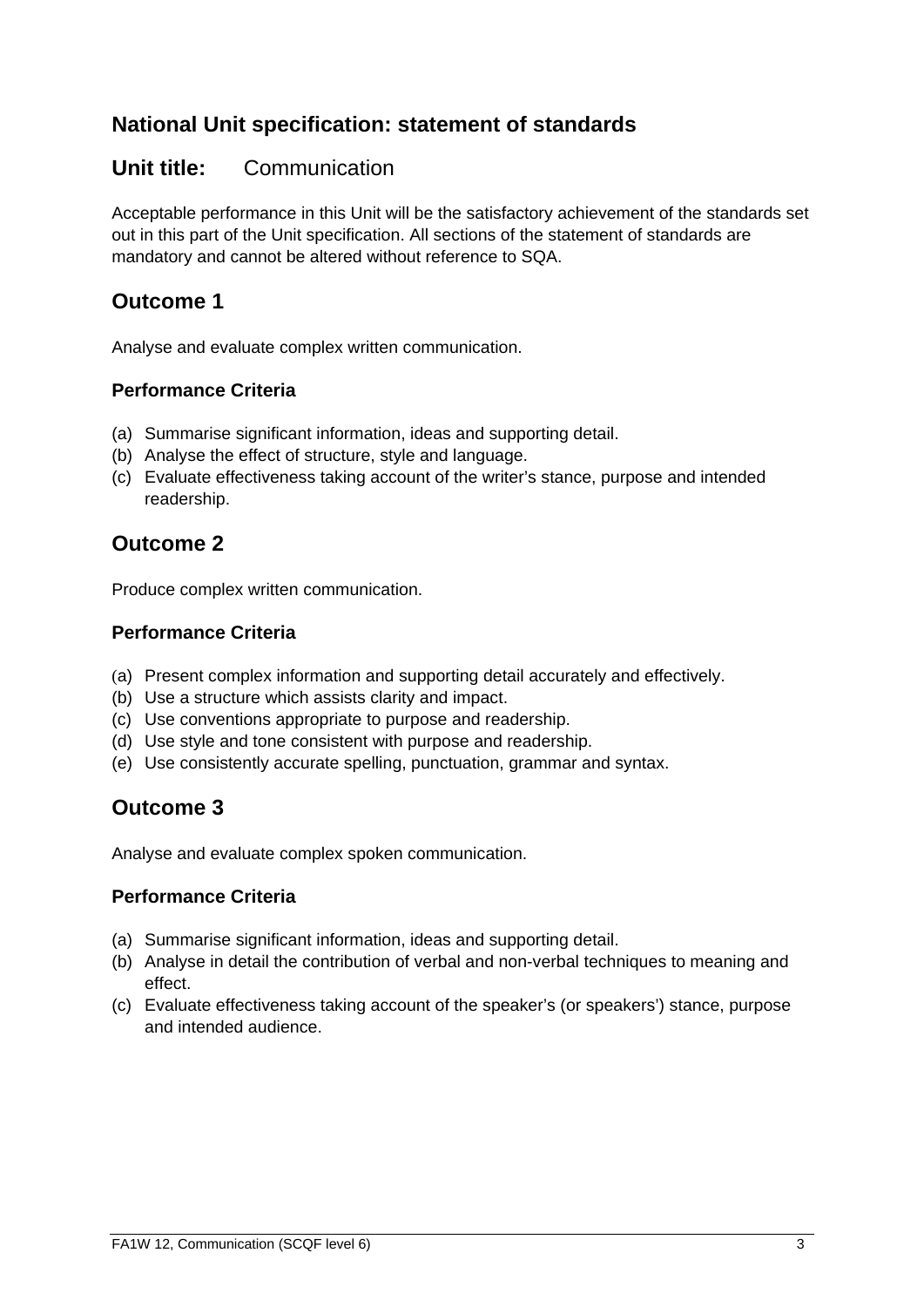# **National Unit specification: statement of standards (cont)**

## **Unit title:** Communication

## **Outcome 4**

Deliver and participate in complex spoken communication.

### **Performance Criteria**

- (a) Present complex information and supporting detail accurately
- (b) Use structure and delivery which makes clear links between different ideas presented
- (c) Use register, style and tone at an appropriate level of formality for purpose and audience
- (d) Make effective use of non-verbal communication
- (e) Respond to others in ways which promote and develop communication

### **Evidence Requirements for this Unit**

Evidence is required which demonstrates that candidates have achieved all Outcomes and Performance Criteria.

Evidence will be gathered under open-book conditions at appropriate points in the Unit using a system where arrangements have been made to assure authenticity.

#### **Outcome 1 — Written and/or oral evidence**

Candidates are required to show that they can respond to questions by analysing and evaluating **two** types of complex written communication. The texts should be non-fiction.

#### **Outcome 2 — Written and/or oral evidence**

Candidates are required to produce evidence in the form of **two** complex non-fiction written texts in different formats, ie:

- Writing which mainly presents, analyses and evaluates a substantial body of information.
- Writing which develops an in depth argument or point of view.

Each text should be a minimum of 650 words.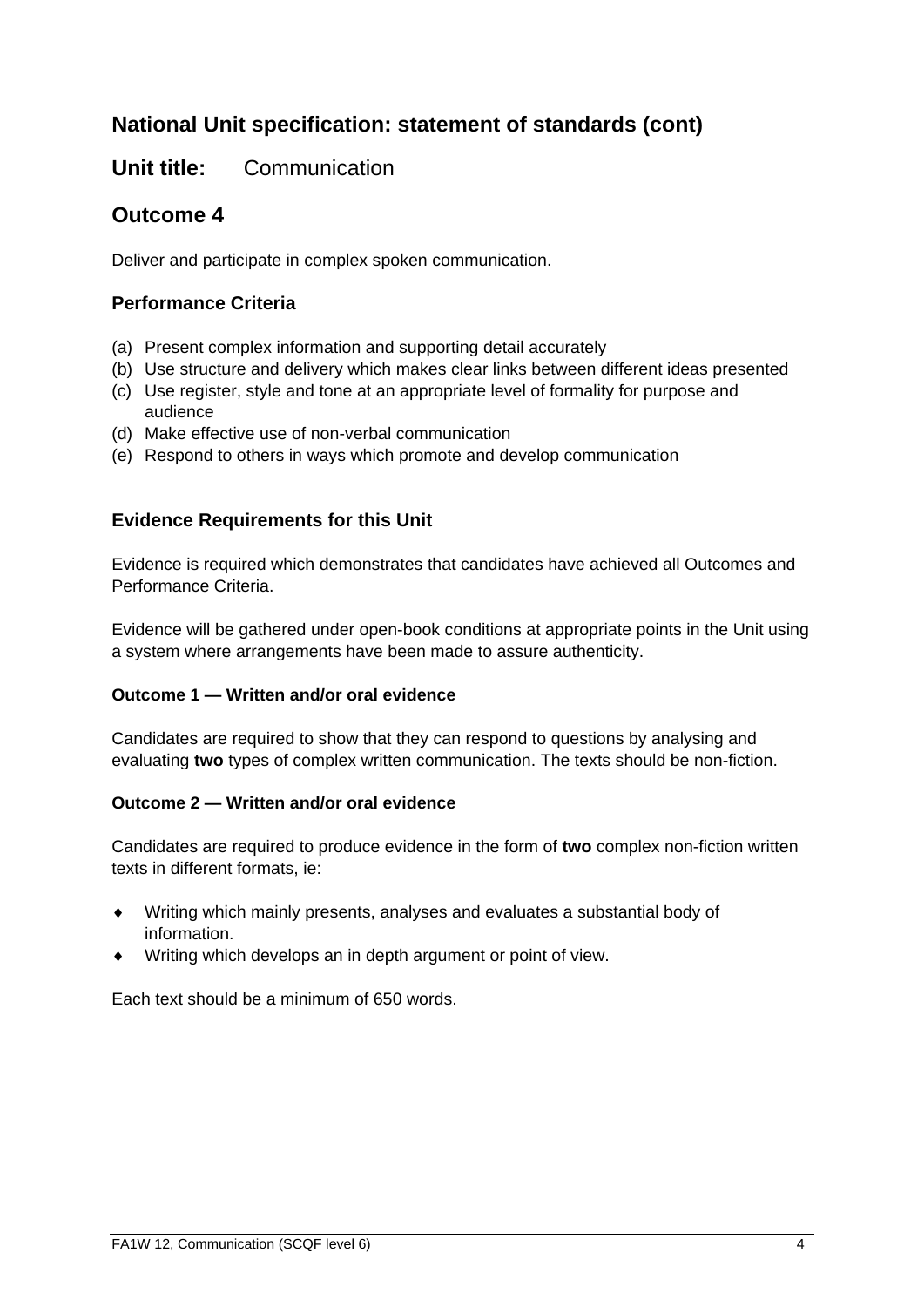# **National Unit specification: statement of standards (cont)**

## **Unit title:** Communication

### **Outcome 3 — Written and/or oral evidence**

Candidates are required to show that they can:

Respond to questions analysing and evaluating **two** types of complex spoken communication:

- An individual presentation.
- An in-depth group discussion.

The length of communication should be appropriate to the purpose.

#### **Outcome 4 — Oral evidence**

Candidates are required to produce evidence in the form of **two** different types of complex oral communication:

- An individual presentation which should last a minimum of five minutes and be followed by questions.
- A significant contribution to an in-depth group discussion.

Brief planning notes should accompany the evidence, which could take the form of a detailed observation checklist and/or recording.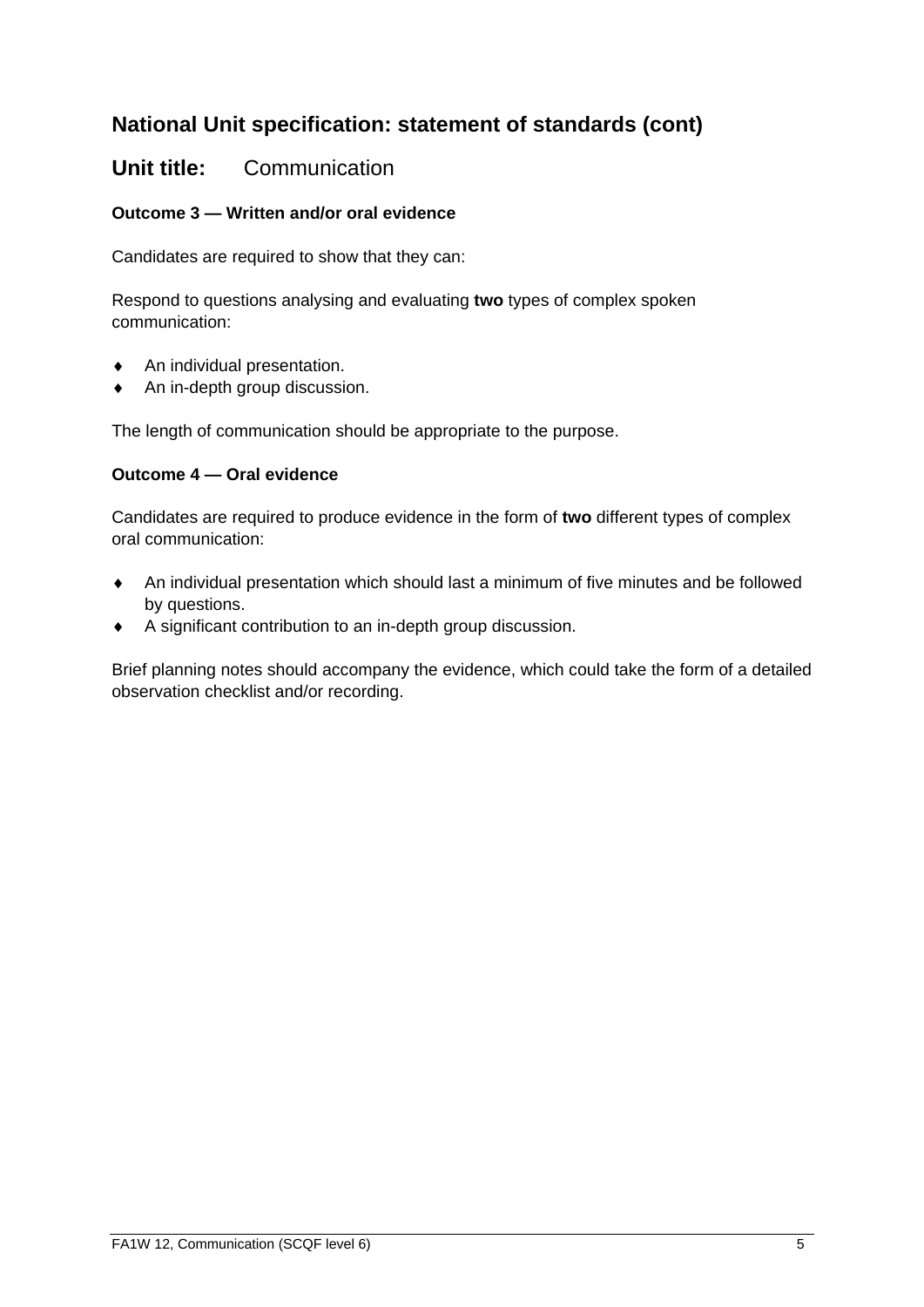## **Unit title:** Communication

This part of the Unit specification is offered as guidance. The support notes are not mandatory.

While the exact time allocated to this Unit is at the discretion of the centre, the notional design length is 80 hours.

## **Guidance on the content and context for this Unit**

This Unit can be taken as a free-standing Unit and also as a mandatory Unit within certain National Certificate Group Awards.

The Unit offers candidates opportunities to develop skills in reading, writing, listening and speaking at a level of complexity appropriate for Higher level.

Where this Unit is used within an award, integration of assessment tasks within the course may provide a context for the development of communication skills. Integration of assessment tasks with those, for example, of FA58 12 *Literature 1* could enhance the development of written and oral communication skills.

#### **Outcome 1**

#### **Content of text**

- Structure: Texts used will provide a structure in which the writer amplifies, modifies, exemplifies and draws conclusions.
- Language: Complex language will be used.
- Linking: Written cues will be evident that make clear the relationship between different aspects of content.
- Purpose: Texts may have more than one purpose. These may include: providing information, persuasion, expressing feelings and reactions, sharing an experience, entertaining or evaluating.

#### **Choice of text**

- Texts selected should be relevant to the vocational and/or personal needs of the candidates.
- Reports, articles from newspapers, websites or journals, extracts from textbooks, proposals or specifications may be appropriate.
- Different types of writing might be used, possibly to illustrate those to be produced in Outcome 2.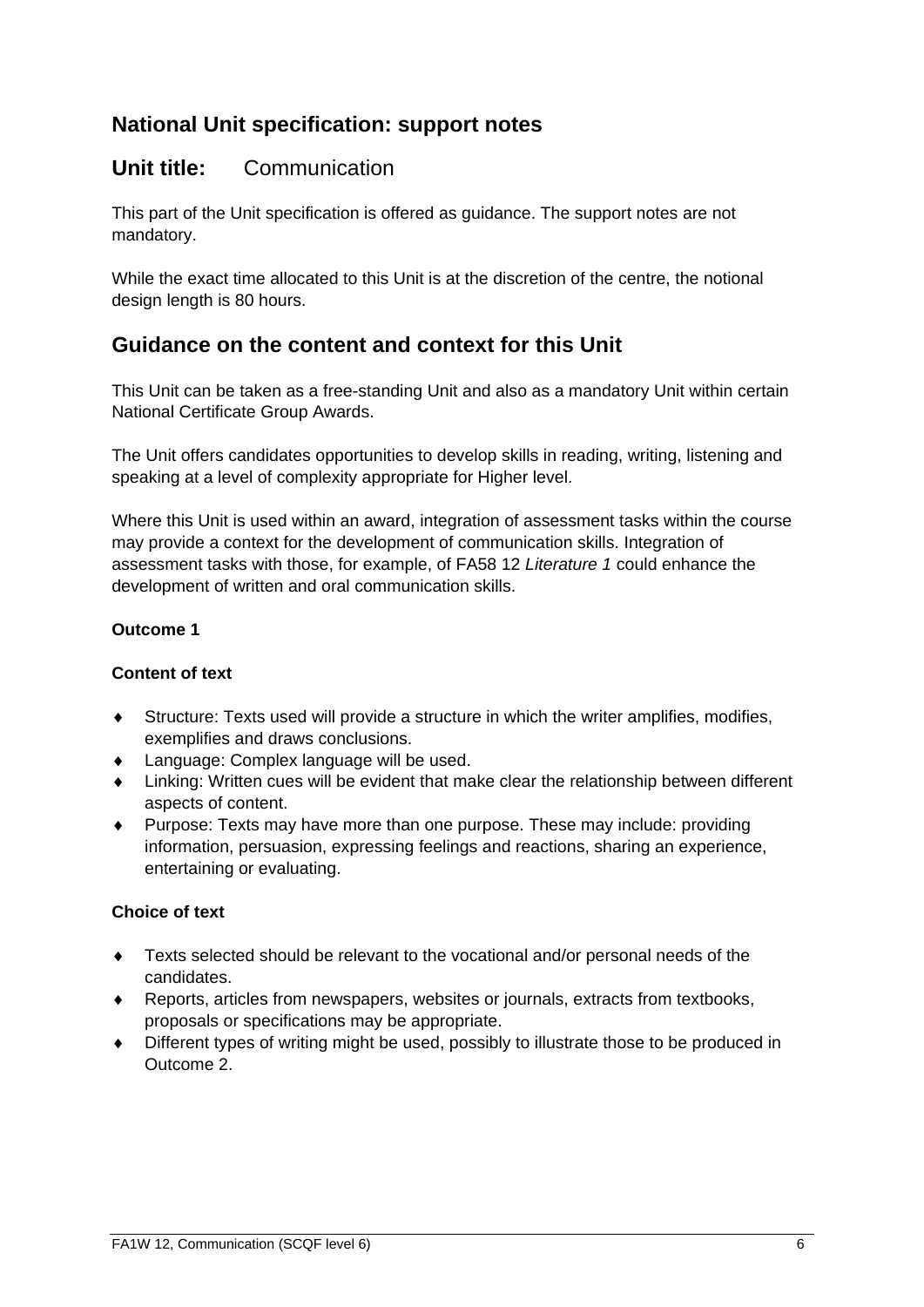## **Unit title:** Communication

#### **Candidates should:**

- $\bullet$  Identify the stance of the writer.
- Evaluate the balance and effectiveness of the content.
- Make detailed reference to use of language, structure and other aspects of style, including format, layout and any use of graphic material.

#### **Assessment conditions**

- No time restrictions are necessary beyond those imposed for practical reasons.
- ◆ Oral evidence should be scribed or recorded.
- A centre master file to include a marking guide and marked samples of candidate responses for each assessment would be good practice.

### **Outcome 2**

#### **The candidate should use:**

- Appropriate format and layout suitable to purpose.
- A structure which makes clear distinctions between facts, opinions, arguments and conclusions.
- Language effectively in a way that is appropriate to purpose, content and context adapted to meet the needs of the intended readership.
- Accurate spelling, grammar, punctuation and syntax.
- ◆ Supporting images where appropriate.

#### **Examples**

- The types of writing produced should cover formats useful to candidates in their present and future work or study. Reporting on the results of a practical investigation, using a recognised format, will allow the application of knowledge gained in a specialised context, informed by a consistent sense of purpose and readership. A planning record, investigation diary, lists of investigating activities and sources could be included.
- A paper or business report may include a summary followed by a clearly defined proposal.
- A critical essay could explore in depth one or more points of view or arguments.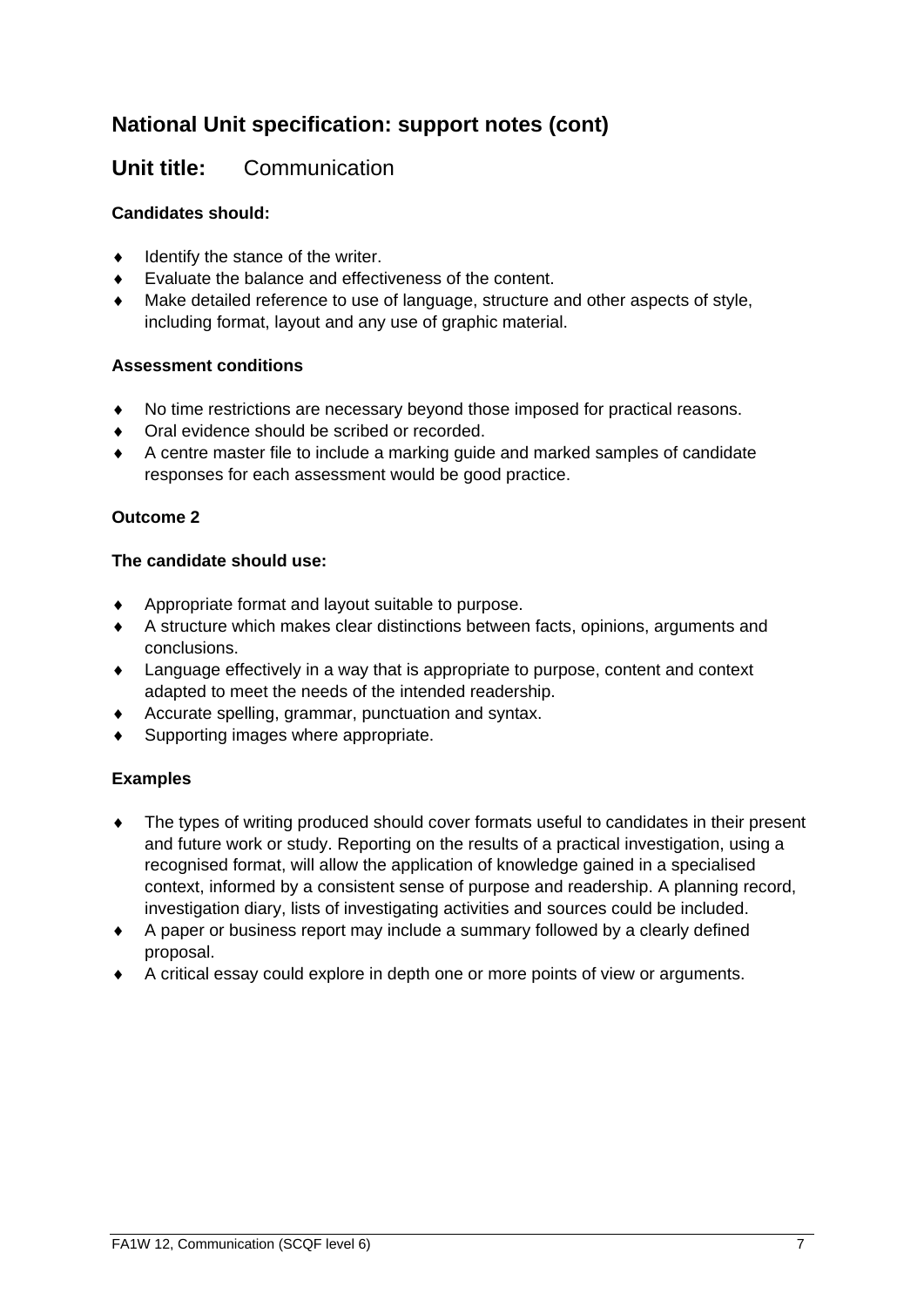## **Unit title:** Communication

### **Outcome 3**

### **Text**

The text analysed should provide examples of speakers who:

- ◆ Offer evidence in support of an argument.
- Make statements which clearly synthesise and build on points previously expressed.

Candidates should identify the aim and stance of the speaker(s), evaluate the balance and effectiveness of the content in relation to audience and purpose making detailed reference to use of language, structure and other aspects of style, including non-verbal techniques.

### **Examples**

- Suitable presentations could be formal lectures, or a talk from a live or recorded speaker.
- Suitable discussions could be a live vocational discussion, or a recorded studio exploration of a complex issue, or an interview between two or more people.

#### **Assessment conditions**

If live texts are used strategies for supporting internal and external quality procedures, such as transcripts, recordings or team marking, will be required. Evidence may be presented in note form or as oral and/or written responses to structured questions. Oral evidence should be scribed or recorded.

#### **Outcome 4**

#### **Presentation**

The presentation will use a structure that allows analysis and evaluation of information, shows a clear and developing line of thought, reaches a conclusion that summarises and builds on what has gone before, uses language and features of delivery in an integrated way and uses complex language. Responding to others can be by using appropriate non-verbal signals, asking and answering questions, modifying approaches and/or developing the contributions of others to progress communication. Style and tone includes choice of vocabulary and register as well as articulation, and pace. Non-verbal techniques will include skilled use of eye contact, posture, and gesture.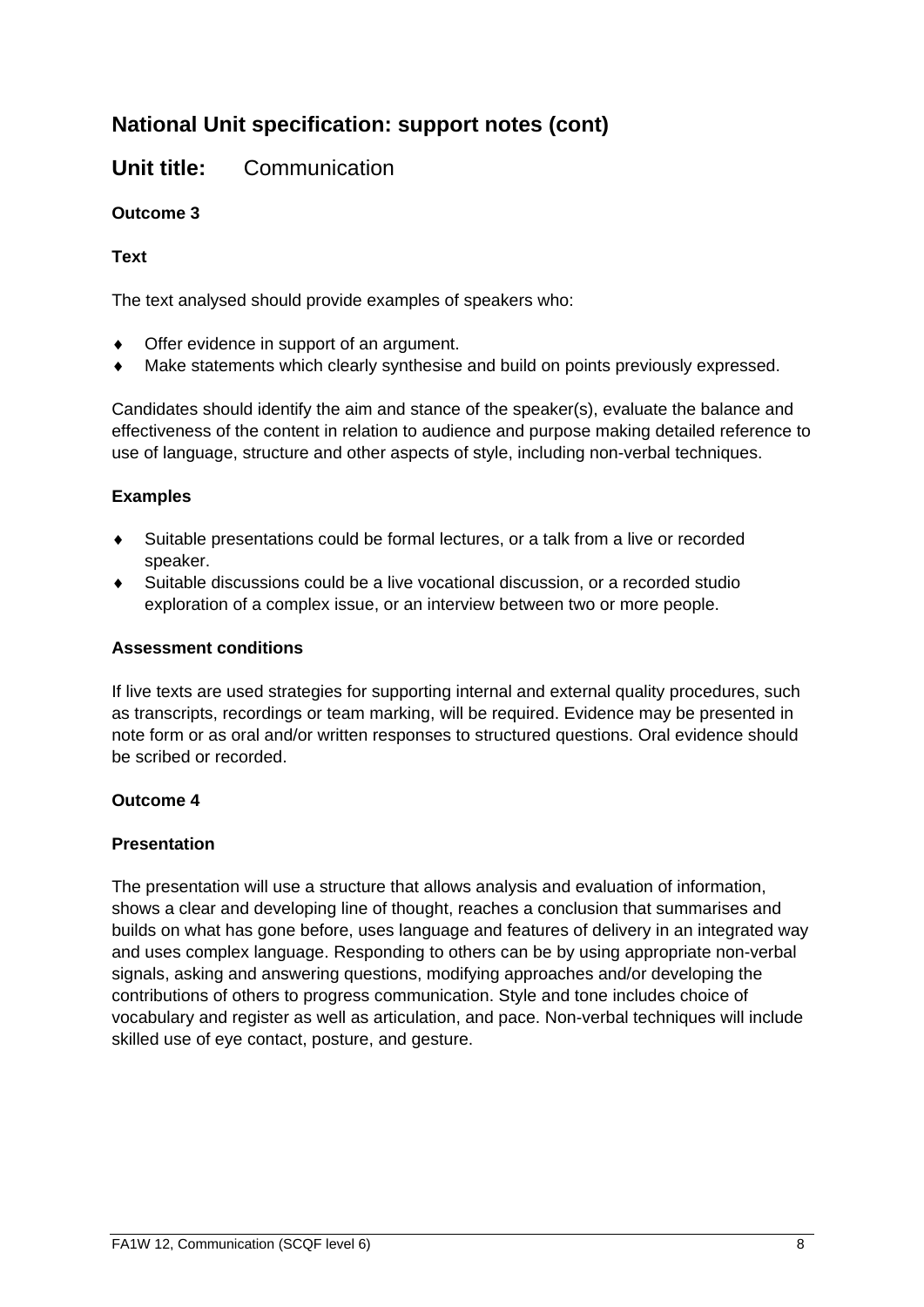## **Unit title:** Communication

### **Examples**

Speakers may use audio or visual materials to support a presentation. A discussion or tutorial with the purpose of exploring ideas in an academic or vocational context would be relevant and appropriate. There are opportunities for integration with other Outcomes or Units.

#### **Assessment conditions**

Tasks should be undertaken in formal settings, in a group or one-to-one situations, in person, by telephone, videophone, video-conferencing and web cam or similar. Evidence to be retained for verification should be a recording of performance and/or a detailed observation checklist with any supporting materials and/or records.

## **Guidance on learning and teaching approaches for this Unit**

As they undertake the Unit candidates should be provided with opportunities to use language for a variety of purposes with a balance of productive and receptive uses, to read a variety of texts and graphical and pictorial representations which offer a range of reading demands, to use a range of written, graphic and pictorial forms, to listen to a variety of messages which offer a range of listening demands and to use a range of forms of oral communication.

Opportunities for reviewing, revising and evaluating are integral to skills development. In all types of writing and talking, assisting candidates in the use of a specified structure or agreed plan should ensure that a final text includes facts, opinions, arguments and a suitable conclusion as appropriate. Tasks which are intended to provide evidence for summative assessment must be completed by the candidate unaided but group work can contribute to the learning process. It is acceptable for assessors to clarify Evidence Requirements as summative work is undertaken. Precise but supportive formal feedback will be particularly helpful.

User-friendly candidate guides in standard fonts can provide both useful advice and clear examples of acceptable responses. Exemplar and reference material, including appropriate software when practical, should be available to support candidates**.** The use of technology for researching, communicating and presenting written and oral communication is to be encouraged although candidates without such resources should not be disadvantaged.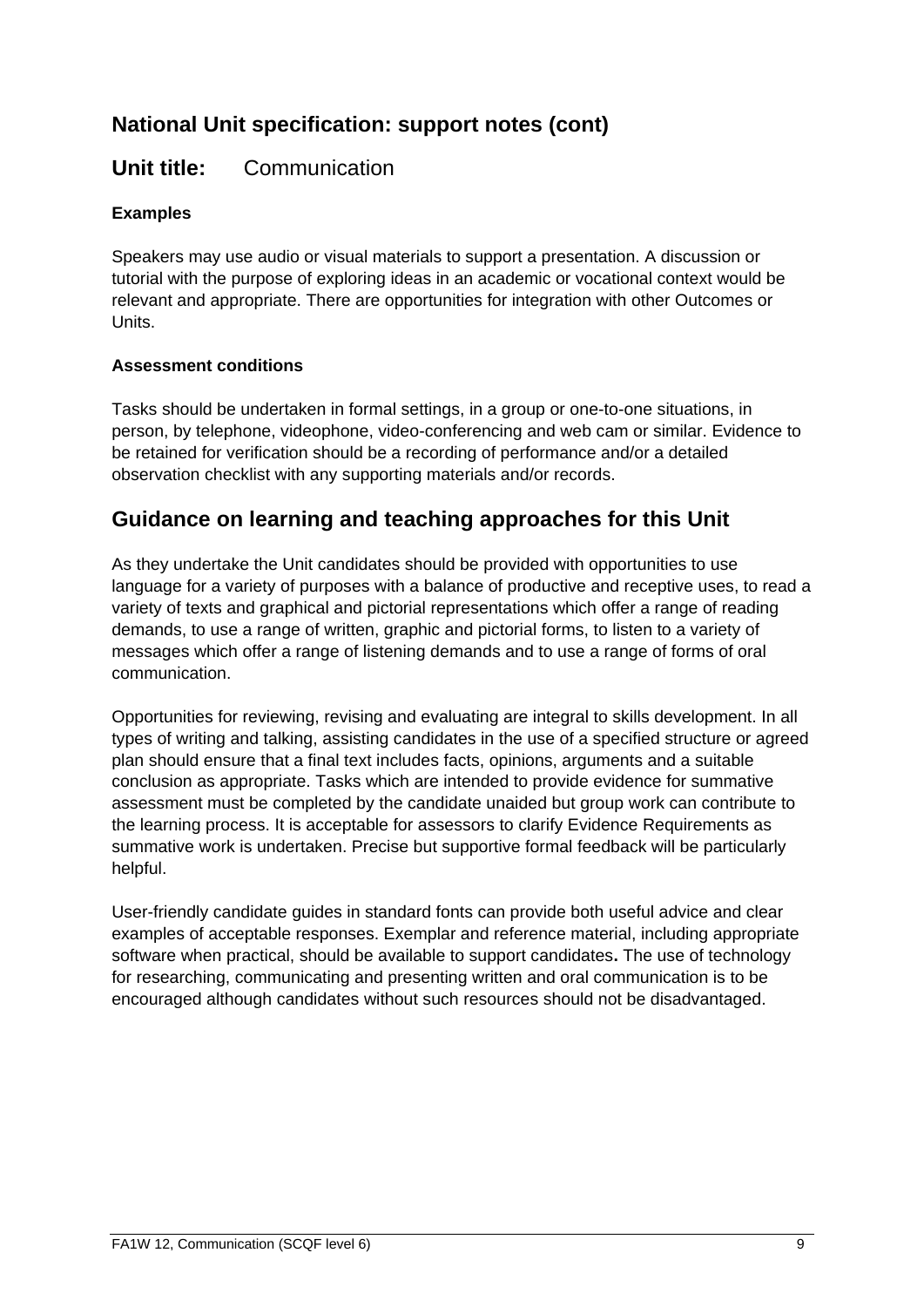## **Unit title:** Communication

# **Opportunities for developing Core Skills**

Achievement of this Unit gives automatic certification of the following Core Skills:

- *Communication* (SCQF level 6)
- Critical Thinking (SCQF level 6)

Skills in *Problem Solving* — Critical Thinking, Planning, Organising, Reviewing and Evaluating — will be developed naturally as candidates undertake the Unit. Decisions are made on approaches, technologies and media as a plan of work is negotiated. Candidates will work within available resources, modifying original ideas as necessary to meet the requirements of briefs and deadlines. Formal review and evaluation of approaches taken to work will be integral to achievement.

Oral work will provide practical opportunities to enhance skills in *Working with Others*. Candidates will be required to analyse and understand the needs of others and be able to use techniques which can progress communication in group and one to one situations.

## **Guidance on approaches to assessment for this Unit**

Linking Outcomes in assessment tasks is efficient and can reinforce the development of practical skills. Research involving reading and listening could be part of preparation for a discussion or one-to-one review, with a report or essay being written up either before or after the oral task. Integrating tasks can sometimes cover more than one type of communication and assess skills relevant to current work and future destinations. Assessors should look for ways in which evidence occurs in the context of skills development — for example research (Reading) and reporting (Writing and Oral Presentation), taking notes or recording the results of a class group discussion (Listening), discussing and evaluating complex issues (Speaking), possibly following a presentation by a class group member (Listening and Speaking). Questioning could additionally provide opportunities to explore understanding of written text(s) produced.

If a study programme is being undertaken, there may be the potential for some integration with other Units requiring written and/or oral evidence. A study programme which includes the Unit FA58 12 *Literature 1* may use a written or spoken response to literary texts which can be adapted to meet criteria for producing written or spoken Communication. Where candidates share and discuss viewpoints on literature or performances of texts, activities could provide a focus for the assessment of skills in group discussion. In such a situation it is important to ensure that candidates are not disadvantaged by over-assessment, and that they are made fully aware of the need to achieve all the evidence for all Units involved on one occasion.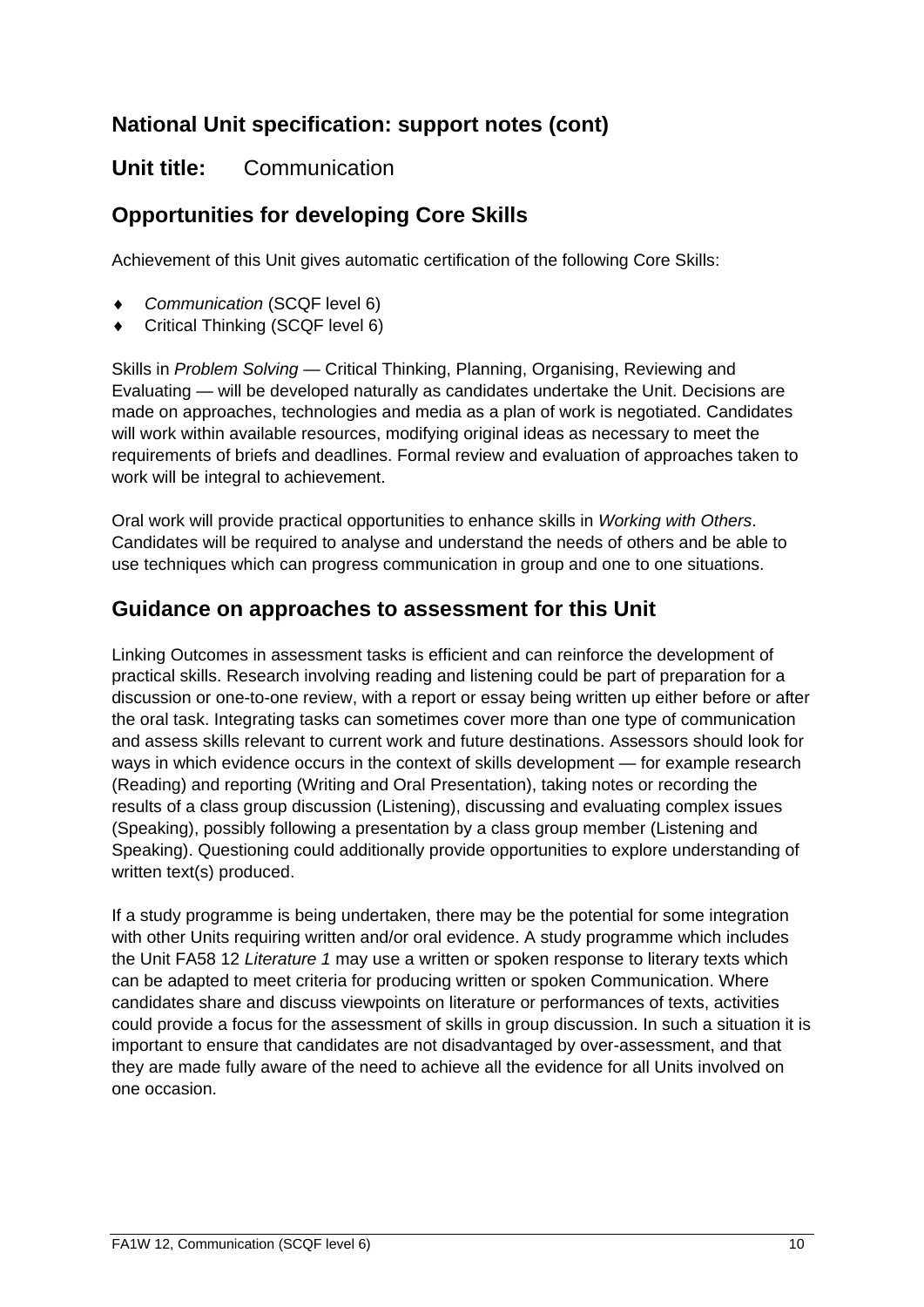## **Unit title:** Communication

## **Opportunities for the use of e-assessment**

The problems associated with plagiarism should be discussed with candidates. Some written work may be undertaken outside the centre but conditions should be in place to ensure authenticity of all evidence submitted. Evidence of competence could be produced through a process requiring the candidate to submit the following at appropriate stages: outline plan, first draft, final version. Retention of draft work, and of any tracking records or e-mail exchanges between candidate and assessor can be a valuable aspect of quality assurance, mark progress and provide helpful information for the internal and external verification process.

Ideally there will be some recording of oral work in order to provide examples of standards for candidates as well as to support internal and external verification procedures. If an Observation Checklist is used as evidence of competence, assessor notes should be detailed and comprehensive.

E-assessment may be appropriate for some assessments in this Unit. By e-assessment we mean assessment which is supported by Information and Communication Technology (ICT), such as e-testing or the use of e-portfolios or e-checklists. Centres which wish to use e-assessment must ensure that the national standard is applied to all candidate evidence and that conditions of assessment as specified in the Evidence Requirements are met, regardless of the mode of gathering evidence. Further advice is available in *SQA Guidelines on Online Assessment for Further Education (AA1641, March 2003), SQA Guidelines on e-assessment for Schools (BD2625, June 2005)*.

## **Disabled candidates and/or those with additional support needs**

The additional support needs of individual candidates should be taken into account when planning learning experiences, selecting assessment instruments, or considering whether any reasonable adjustments may be required. Further advice can be found on our website **www.sqa.org.uk/assessmentarrangements**